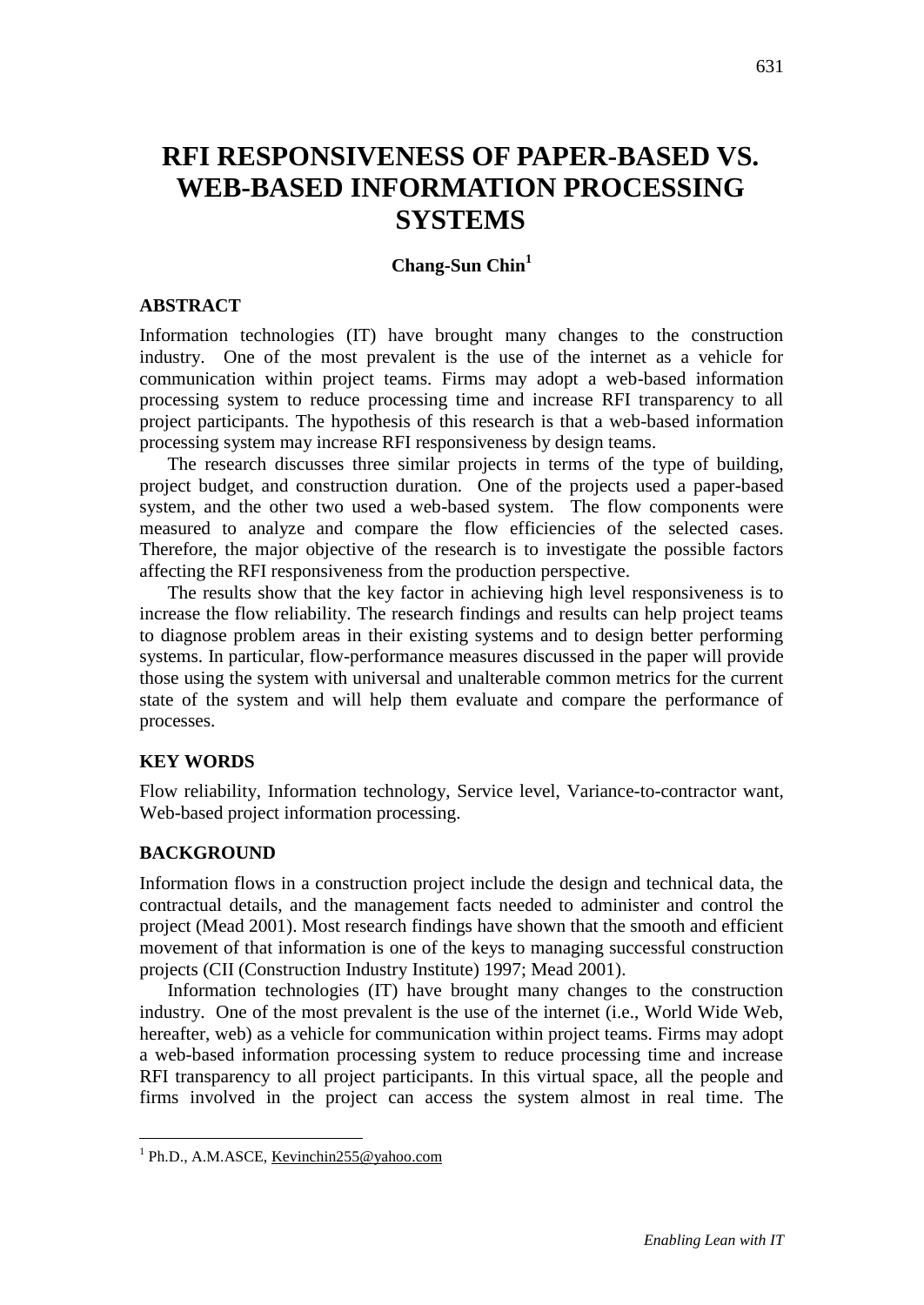hypothesis of this research is that a web-based information processing system increases RFI responsiveness by design teams. RFI responsiveness is the ability of the design team to respond within the contractor's expected response time for an RFI. Through this research, the author aims to either reject or accept the hypothesis, and then identify opportunities for improving the RFI responsiveness from the production perspective.

## **REQUEST FOR INFORMATION (RFI)**

For the research, the author selected the RFI process. Among the different types of information created and exchanged between stakeholders and trades, the RFI is directly related to on-site production and is carefully controlled and maintained by contractors because of their significant impact on construction production delivery.

The RFI is one of the important tools that is used in the construction industry to create information flow and reduce risk, and it is triggered only by a contractor's request. Responses to RFIs should be completed by or before the time the contractor specified that the response was due. Any delay in the reviewer's (Architect/Engineering firm) response to an RFI can result in the contractor's delay, consequently resulting in a delay in the project as a whole.

In general, RFIs are created by subcontractors and transmitted to the general contractor, and then to the design team for comprehensive review. The general contractor prepares the RFI document package and performs a first review to determine whether the RFI has a significant impact on project delivery time and cost. Then the contractor forwards the RFI to the architect, who passes it on to the appropriate consultant (design teams, reviewers) that may be a mechanical engineer, an electrical engineer, or a structural engineer. All of them will answer the questions in the RFI only when the architect is unable to do so. Figure 1 represents the typical RFI review process flow observed in the three projects of this study.



Figure 1: RFI Review Process Flow (Chin 2009b; Chin and Russell 2008b)

#### **WEB-BASED RFI REVIEW SYSTEM**

The flows of RFIs of both paper-based and web-based systems are the same except for two differences: document format and transmission method. In the conventional paper-based system, RFIs are generated in a paper format and exchanged using couriers (e.g., UPS, Fedex, etc.). In the web-based system, RFIs are created in electronic formats (e.g., doc, pdf, html, dwg, etc.) and exchanged electronically. The use of the internet is a powerful and rapid way to communicate and to exchange information. The web makes it possible for people to perform a wide variety of tasks quickly, to increase productivity, and to communicate more effectively. In recent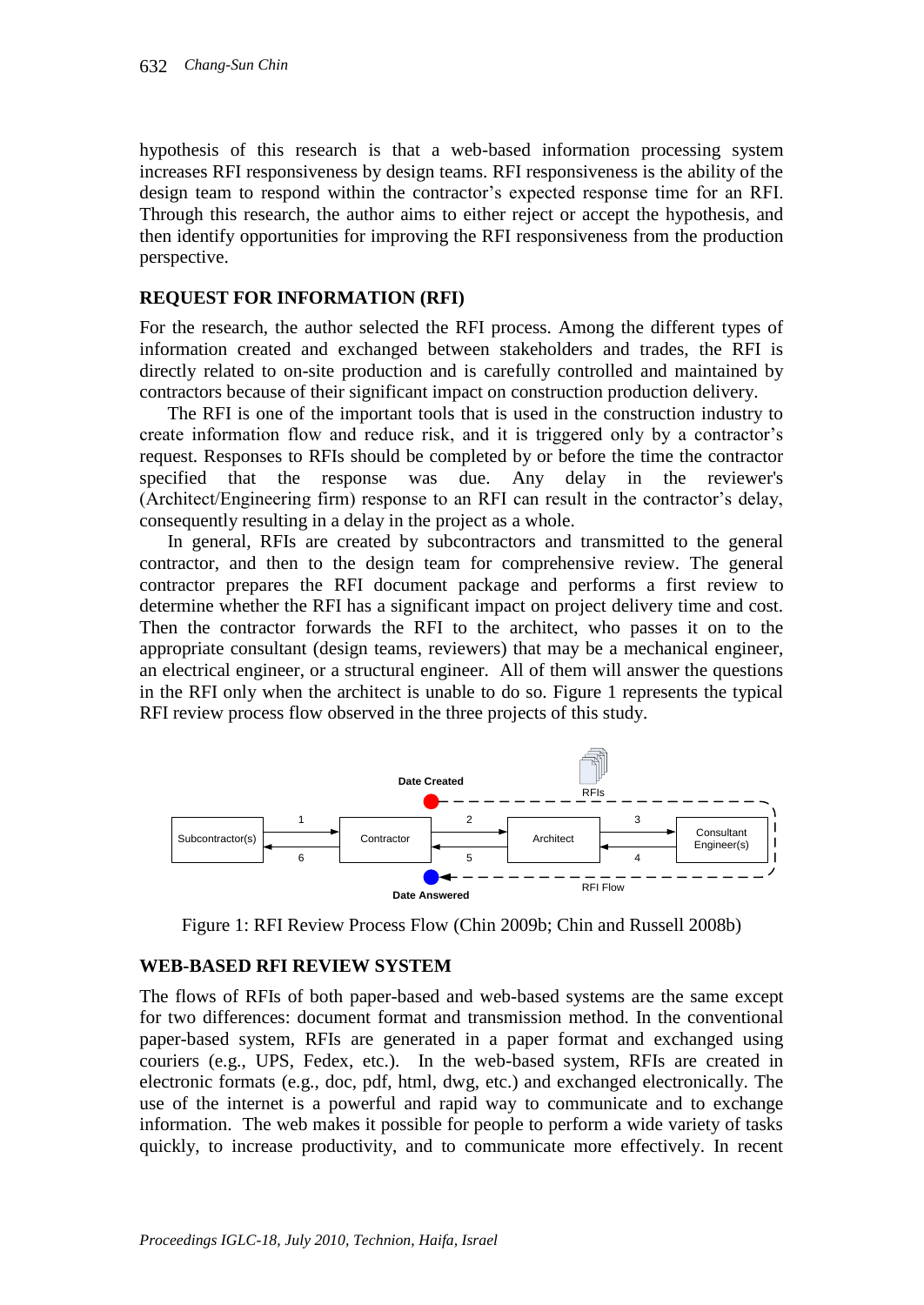years, many firms have adopted web-based information control systems to reduce processing time and increase RFI transparency to all project participants.

## **CASE STUDIES**

For this research, the author selected three similar projects in terms of the type of building, project budget, and construction duration (see Table 1 below). Project delivery performance and control methods may differ depending on the type of owner, contract, and other characteristics. However, the research does not intend to analyze different RFI responsiveness level resulting from different delivery systems or contractual relationships. Instead, the research is intended to compare the RFI responsiveness on three projects by measuring the key flow metrics from the production perspective.

| Table 1: Summary of Three Cases |                         |                         |                |  |  |  |  |  |
|---------------------------------|-------------------------|-------------------------|----------------|--|--|--|--|--|
| Project                         | Project A               | Project B               | Project C      |  |  |  |  |  |
| Company                         | Company 1               | Company 2               |                |  |  |  |  |  |
| Type of Building                | Laboratory              | Laboratory $+$          | Hospital       |  |  |  |  |  |
|                                 |                         | Hospital                |                |  |  |  |  |  |
| Owner                           | <b>State Government</b> | <b>State Government</b> | Private        |  |  |  |  |  |
| Project Delivery                | Design-Build            | CM at Risk              | CM at Risk     |  |  |  |  |  |
| System                          |                         |                         |                |  |  |  |  |  |
| Type of Contract                | Lump Sum                | <b>GMP</b>              | <b>GMP</b>     |  |  |  |  |  |
| Location                        | California, USA         | Wisconsin, USA          | Wisconsin, USA |  |  |  |  |  |
| <b>Budget</b>                   | \$162 mil.              | \$144 mil.              | \$134 mil.     |  |  |  |  |  |
| Construction                    | 36 mo.                  | 38 mo.                  | 40 mo.         |  |  |  |  |  |
| Duration                        |                         |                         |                |  |  |  |  |  |
| Data Interchange                | Paper-based             | Web-based               | Web-based      |  |  |  |  |  |
| Method                          |                         |                         |                |  |  |  |  |  |
| Sample Size (# of               | 574                     | 1,035                   | 777            |  |  |  |  |  |
| RFIs)                           |                         |                         |                |  |  |  |  |  |

## **MEASURING PERFORMANCE OF RFI RESPONSIVENESS**

As shown in Table 1, each project had different characteristics and system components. Each one also used different information process methods, i.e., one project used a paper-based system and the other two uses web-based systems. So merely comparing average review times (lead times) to determine which system is better or worse is meaningless because it is not an apples-to-apples comparison. Therefore, different metrics are needed which can universally and unalterably represent the properties of the RFI responsiveness.

#### **VARIANCE-TO-CONTRACTOR WANT (VTW)**

One of the most important considerations in any production system is that customers want to receive what they want not only quickly but also when they expect it (Muir 2006). Looking at the RFI process, the contactors want to receive the responses to RFIs not only quickly but also on time. The span shown in Figure 2 illustrates a measure of the width of the variation without any assumption of any particular type of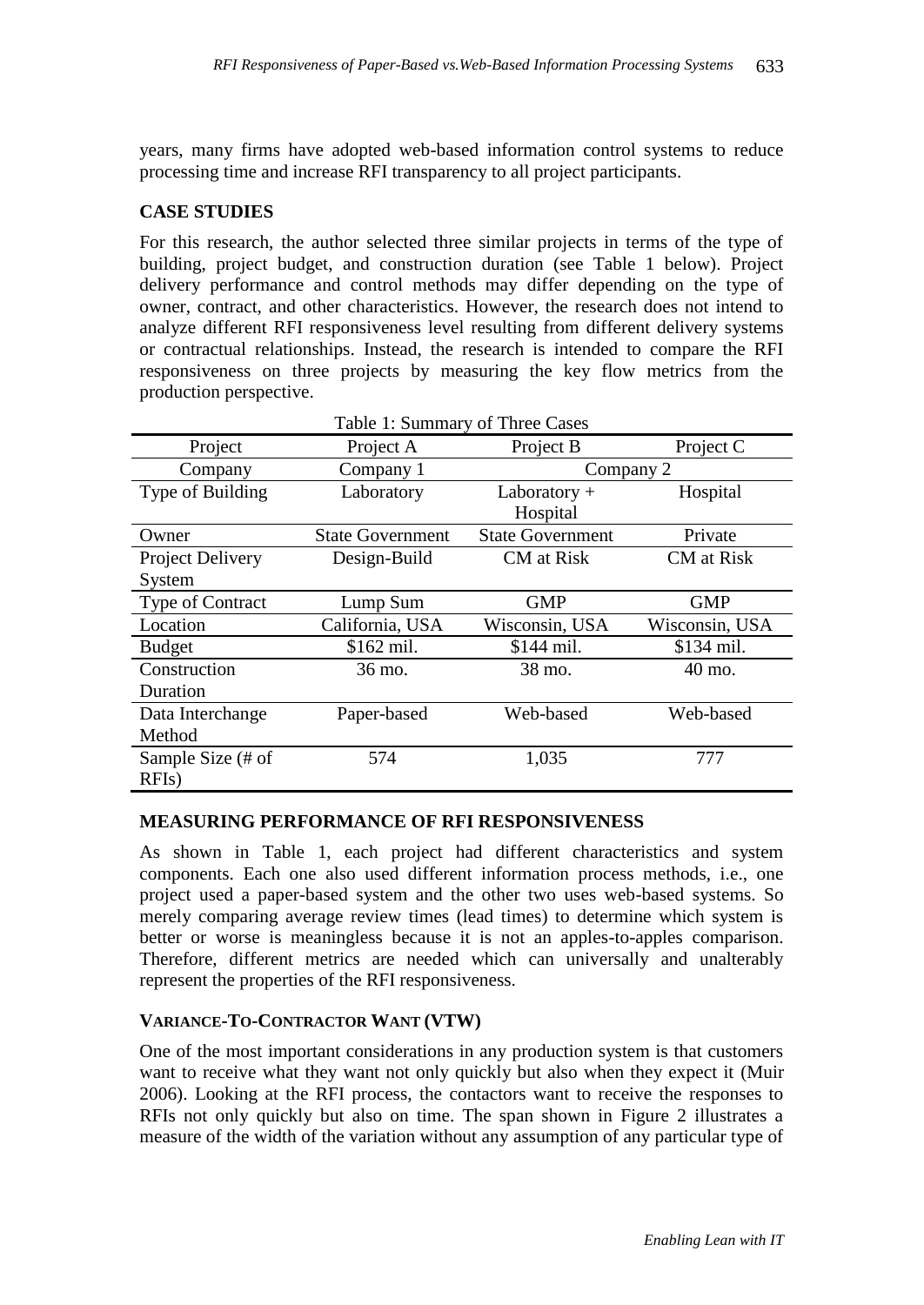statistical distribution. The Architect/Engineering (A/E) firms (who are the reviewers of RFIs) usually do not provide "Promised Due Dates" for each RFI. Instead, the contractor puts the expected response time (called hereinafter, "Contractor-Want-Time (CWT)") on each RFI. Hence, discrepancies between CWT and Actual Lead Times (ALT) occur and create gaps between the contractor's and the reviewer's requirements. This gap is called the Variance-To-Contractor Want (VTW). Measuring VTW will explain how capable the system is of meeting contractor's requirement and expectation.



Figure 2: Variance-To-Contractor Want (VTW) (Muir 2006)

The CWT was tracked for each RFI of three projects and then VTWs were calculated from the differences between CWT and ALT. Following the usual convention, early responses are negative (-) while late responses are positive (+). For example, if the contractor wanted to receive the response from a design team by 03/20/2010 but actually received on  $03/23/2010$ , the VTW of this RFI would be  $+3$  days, i.e., response was made 3 days later than the contractor expected.

## **SERVICE LEVEL**

The service level of the products or services that are produced or provided in response to a customer's requests can be measured as the percentage of orders that are filled on or before the time when the customer wants to receive services or products (Hill 2007). These types of products and services are generally assembled, built, fabricated, customized, reviewed, or engineered in response to customer's requests (Hill 2007). The service level can be simply measured by calculating the percentage of RFIs that are completed within Contractor-Want-Time (CWT). For example, Project A data shows that only 274 out of 574 RFIs (48%) were responded to the contractor without delay, so the service level of Project A is 48%.

## **THROUGHPUT RATE (TH)**

Throughput rate (aka, flow rate) is the output rate that the process is (expected) to produce over a period of time. In the RFI review system of Project A, the design team completed reviews of 574 RFIs in 238 days. Thus, throughput was 2.41 RFIs/day (574/238 days).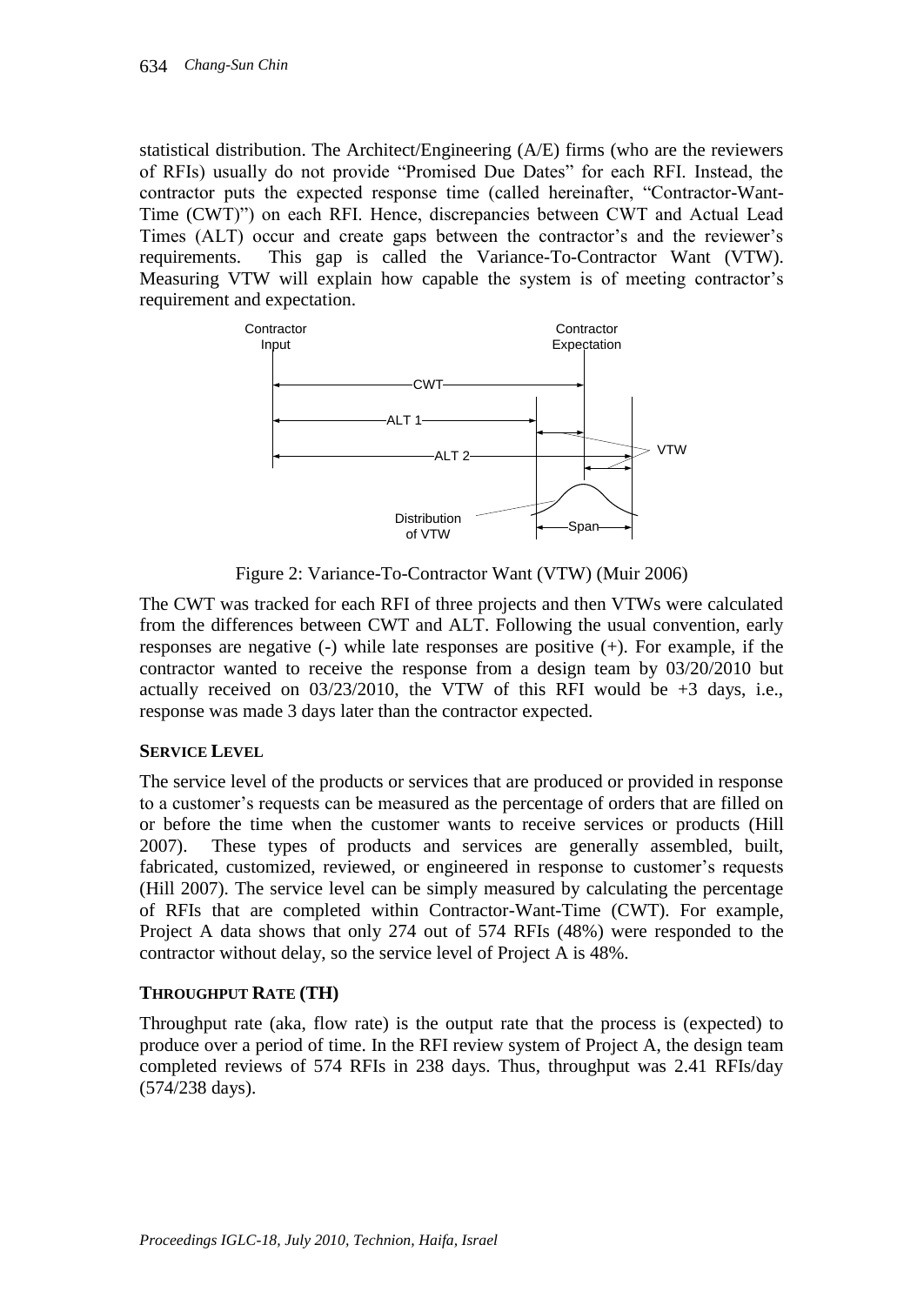## **COMPARISON OF PERFORMANCE OF THE RESPONSIVENESS OF THREE PROJECTS**

The RFI responsiveness was measured on three projects using ALT, service level, VTW, and TH (see Table 2 below). The average review completion times (= ALT) of three projects were 11.95 days, 15.50 days, and 15.54 days respectively. However, it is not clear that the responsiveness of Project A was better than those of Projects B and C. But by comparing their service levels, VTW and TH will help determine that the responsiveness of Project A is better than those of Projects B and C.

| $1000$ $\mu$ . Comparison of RT I Responsiveness |         |           |                |              |  |  |  |  |
|--------------------------------------------------|---------|-----------|----------------|--------------|--|--|--|--|
|                                                  |         | Project A | Project B      | Project C    |  |  |  |  |
| Actual Lead Time (ALT)                           | Average | 11.95     | 15.50          | 15.54        |  |  |  |  |
| (days)                                           | StdDev  | 11.60     | 25.22          | 28.44        |  |  |  |  |
|                                                  | $CV^2$  | 0.97      | 1.63           | 1.83         |  |  |  |  |
| On-Time rate (service level,                     | Average | 47.74     | 48.31          | 49.94        |  |  |  |  |
| $%$ )                                            |         |           |                |              |  |  |  |  |
| Variance-To-Contractor Want                      | Average | 3.38      | 6.79           | 9.91         |  |  |  |  |
| $(VTW)$ (days)                                   | Min     | $-36.50$  | $-34.00$       | $-18.00$     |  |  |  |  |
|                                                  | Max     | 86.00     | 265.00         | 212.00       |  |  |  |  |
| Throughput $(TH)$ rate $#$ of                    | Average | 2.41      | 1.23           | 1.04         |  |  |  |  |
| RFIs/day)                                        |         | $(= 574)$ | $(=1,350/840)$ | $(=777/750)$ |  |  |  |  |
|                                                  |         | (238)     |                |              |  |  |  |  |

Table 2: Comparison of RFI Responsiveness

- The first evidence of better RFI responsiveness on Project A was lower VTW. The lower VTW means that the system was more capable of meeting the contractor's expectation. In addition, the maximum VTW of Project A (86 days) was much smaller than those of Project B (265 days) and C (212 days).
- The second evidence was throughput rate which was the most obvious indication of better RFI responsiveness on Project A. With 2.41 RFIs/day, Project A had almost a twofold higher throughput rate compared to that of the other two projects (1.23 and 1.036 respectively).
- The third evidence was service level. Service levels of all three projects were almost the same at 47.74%, 48.31% and 49.94% respectively. The web-based systems did not seem to be helpful in improving the service level.
- The fourth evidence was smaller variation. Project A's review time variation (CV)  $= 0.97$ ) was much smaller than those of Project B (CV = 1.627) and C (CV = 1.830). This means Project A had more consistent review times for the RFI process so the customer (contractor) could receive the responses from the reviewers in a more predictable manner.

 $\overline{c}$ <sup>2</sup> Coefficient of Variation. Hopp and Spearman established three classes of variation for measuring flow variability to determine the severity of variability in a production system: LV (low variation) for CVs less than 0.75, MV (moderate variation) for CVs between 0.75 and 1.33, and HV (high variation) for CVs greater than 1.33. Hopp, W. J., and Spearman, M. L. (2000). Factory Physics: Foundations of Manufacturing Management, Irwin/McGraw-Hill, Boston, MA.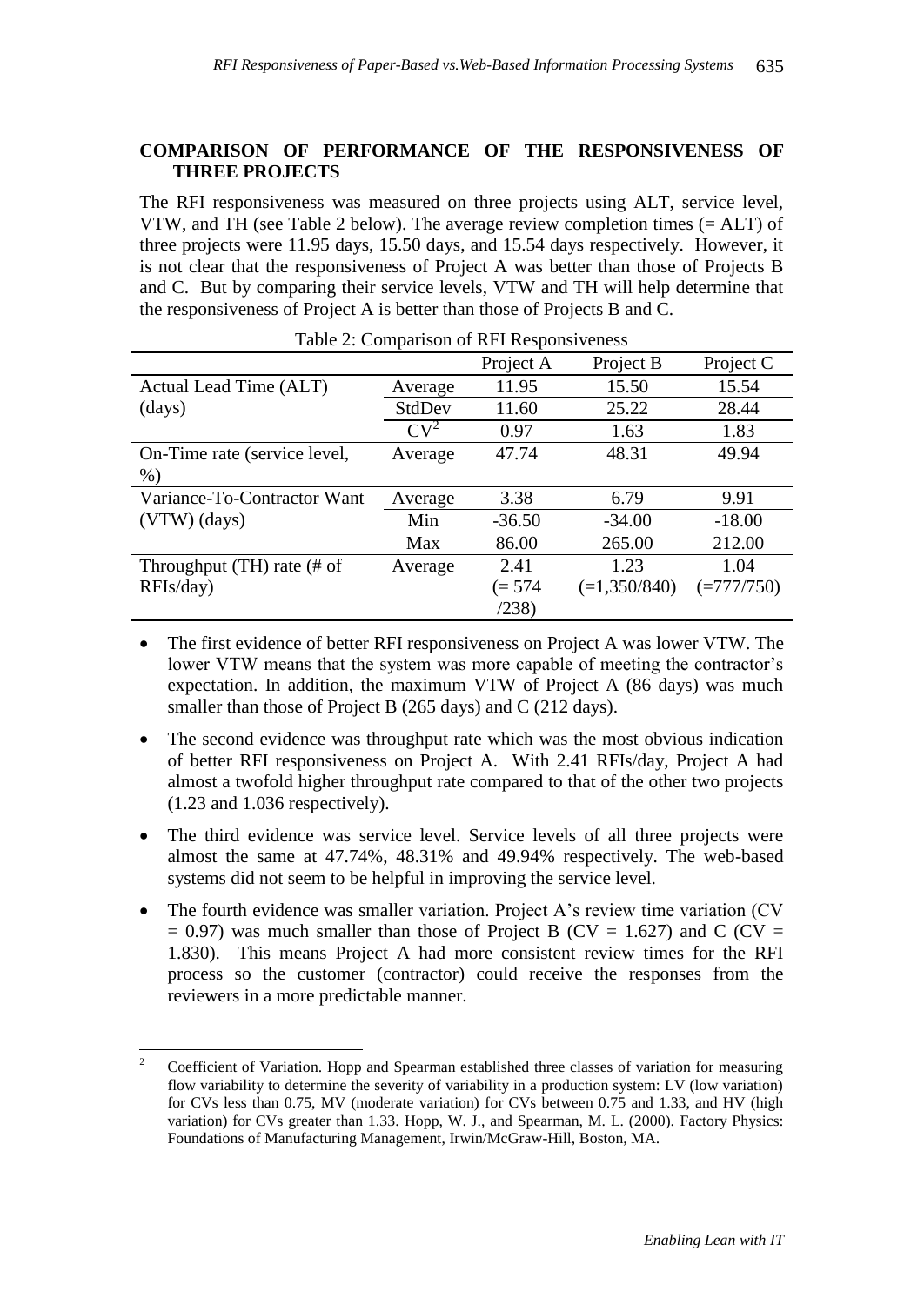In summary, Project A had a shorter lead time along with a lower VTW, higher TH and higher service level. Therefore, it is definite that the RFI responsiveness of Project A was better than those of Projects B and C.

## **REASONS FOR LOW RFI RESPONSIVENESS LEVELS OF WEB-BASED SYSTEMS**

It has been shown that the RFI responsiveness levels of two web-based systems were not superior to that of the paper-based system. Projects B and C had longer lead times, higher VTW, lower TH and lower service levels. What made their RFI responsiveness levels lower than was expected, even below a conventional paperbased system? The possible reasons can be seen from the production-level perspective. The major flow-level metrics were measured and summarized in Table 3.

|                                                         |           | Project A | Project B | Project C |
|---------------------------------------------------------|-----------|-----------|-----------|-----------|
| Actual Lead Time (ALT) (days)                           | Average   | 11.95     | 15.50     | 15.54     |
|                                                         | StdDev    | 11.60     | 25.22     | 28.44     |
|                                                         | <b>CV</b> | 0.97      | 1.63      | 1.83      |
| Inter-arrival time of RFIs $\left(\text{days}\right)^3$ | Average   | 1.90      | 2.25      | 2.53      |
|                                                         | StdDev    | 1.74      | 2.12      | 3.76      |
|                                                         | <b>CV</b> | 0.91      | 0.94      | 1.49      |
| Batch size (# of RFIs)                                  | Average   | 4.63      | 2.74      | 2.62      |
|                                                         | Min       |           |           |           |
|                                                         | Max       | 24        | 18        | 20        |
| Average entity (RFI) rate into                          | Average   | 2.44      | 1.22      | 1.04      |
| workstation per day (# of RFIs/day)                     |           |           |           |           |
| Throughput $(TH)$ rate $#$ of                           | Average   | 2.41      | 1.23      | 1.04      |
| RFIs/day)                                               |           |           |           |           |
| Work-In-Progress (WIP) (# of RFIs)                      | Average   | 30.55     | 19.30     | 16.89     |
|                                                         | Min       | $\Omega$  | $\theta$  | $\Omega$  |
|                                                         | Max       | 59        | 56        | 69        |

Table 3: Comparison of RFI responsiveness in Flow Level

 Queueing Delay. This occurs when a number of entities arrive for service at a server or servers that have limited capacity, and the entities must wait until a server becomes available (Hopp and Spearman 2000; Lambrecht and Vandaele 1994). One of the well established general types of queuing models, where the arrival time and service time can take on any probability distribution, is the G/G/1 model (Hopp 2006). The first G denotes the distribution of inter-arrival times, the second G denotes the distribution of effective process times, and the number 1 describes the number of servers at the workstation.

$$
W_q^{G/G/1} \approx \left(\frac{c_a^2 + c_s^2}{2}\right) \left(\frac{\rho}{1-\rho}\right) \tau = V x U x T
$$

<sup>&</sup>lt;sup>3</sup> Inter-arrival times are simply the times between the arrivals of entities (RFIs) to the process.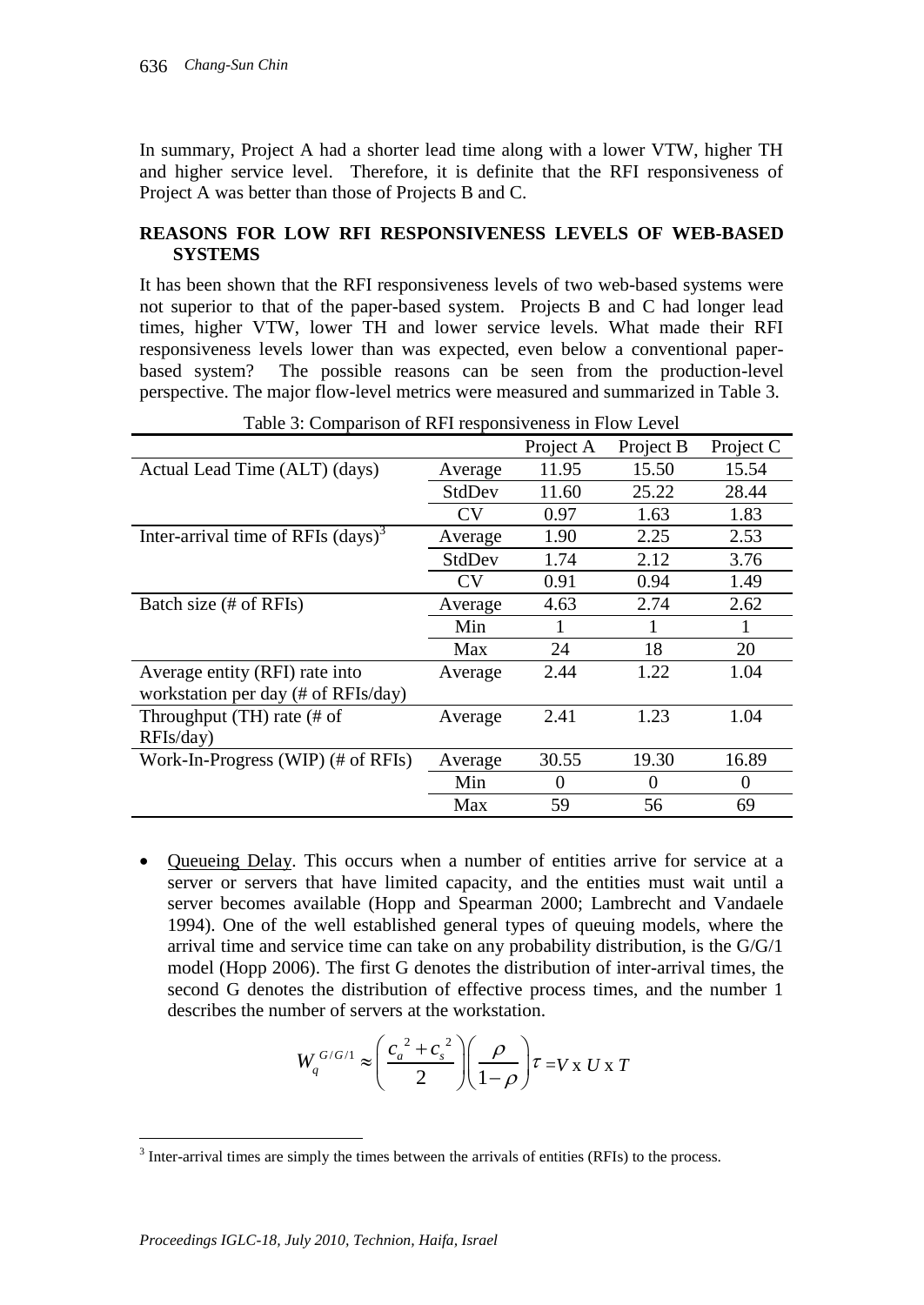The equation is also known as the  $VUT^4$  equation or Kingman's equation, named after one of the first queuing researchers to propose it (Hopp 2007). In the equation,  $C_a$ ,  $C_s$ ,  $\rho$ , and  $\tau$  denote the inter-arrival time's Coefficient of Variation<sup>5</sup> (CV), the process time CV, utilization, and average process time, respectively. The expression gives that queuing delay consists of the multiples of variation in the inter-arrival time and process time, utilization and average process time. (Hopp 2007; Hopp and Spearman 2000; Hopp et al. 1990).

In Project A, an average of 4.63 RFIs (in the form of batch) arrived at the review system every 1.90 days. Hence, the average entity rate into the workstation was 2.44 RFIs per day (4.63 RFIs per 1.90 days). The capacity is equivalent to the throughput rate if the system reaches its maximum capacity (Hopp and Spearman 2000). We can find that Project A was incapable of keeping up with the arrival rate (the average entity rate into the workstation) of RFIs because 2.44 (arrival rate) > 2.41 (TH) without considering other factors affecting queuing delay. So the work in progress (WIP) built up over time to an average of 30.55 RFIs and a maximum of 59 RFIs. Then the utilization of the review system of Project A would reach 100% and in theory, WIP can increase infinitely. However, we can see different queuing delay profiles of Projects B and C. Even though their average RFI arrival rates were less than or equal to their throughput rate, i.e., capable of keeping up with the arrival rates, Projects B and C experienced queueing delays due to the high variability in the inter-arrival time and process time.

- Variation of Flow Time. As shown in Table 3, the inter-arrival and the processing patterns of each project were different. Projects B and C had higher CVs in both inter-arrival time and process time than Project A. So Projects B and C were more affected by flow variation, i.e., less steady (predictable or reliable) process flow. In general, inter-arrival time can be affected by vendor quality (e.g., the skill level of the subcontractor who prepares the RFI documentation), scheduling policies, variability in upstream processes (e.g., variability in RFI documentation), and other factors. Process times can be affected by machine failures (e.g., internet down, computer malfunctions), setup times (e.g., reviewers' preparation times such as computer boot-up, opening RFI files, preparing project specifications and drawings), operator breaks (e.g., coffee break, sick leave, holiday, vacation, travel), or anything that extends the time required to complete processing of the entity (Chin 2009a; Hopp 2007).
- Work In Progress. Because the reviewers for Projects A, B and C could not keep up with the arrival rate of RFIs, WIP built up over time and delays resulted. In Project A, the average number of RFIs per day was 30.55, which means the reviewer had an average of 30.55 RFIs to review each day. Projects B and C also can be interpreted in the same manner as Project A. However, it is interesting to note that Projects B and C performed worse than Project A even though their WIP levels were much lower than Project A. This is because their flow variations—

1

<sup>4</sup> VUT implies **V**ariation, **U**tilization, Process **T**ime Factors, respectively.

 $5$  Coefficient of variation is the ratio of the standard deviation to the mean and is unitless because the mean and standard deviation have the same units.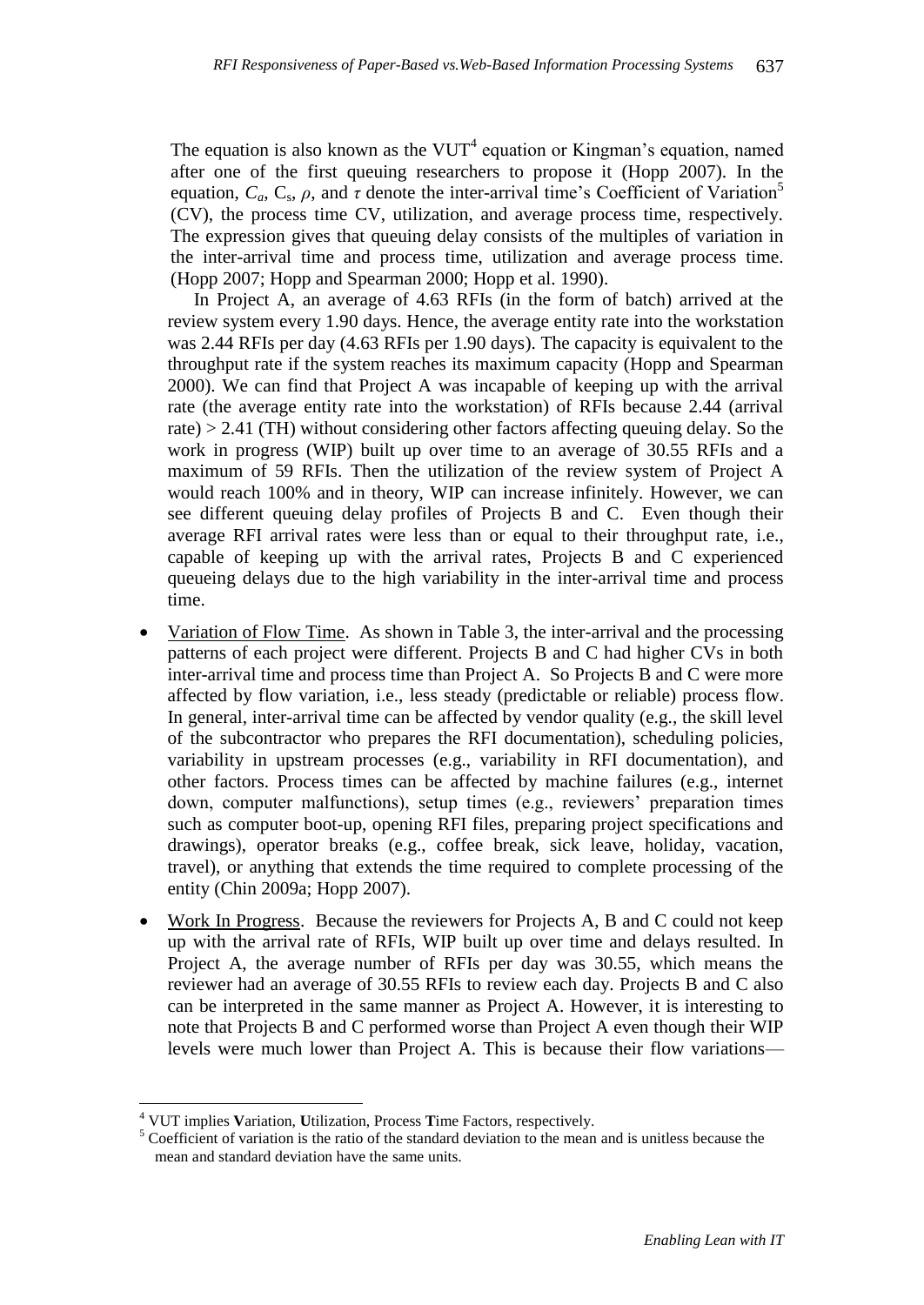variations in the inter-arrival time and process time—were much greater than that of Project A.

 Batching. RFIs are not usually sent to the designer (reviewer) one at a time, but together in batches with different expected response times. One of the causes of the high level of WIP was batching, particularly arrivals of batches at a single workstation (Hopp and Spearman 2000). One might think that the variation in a batch arrival was zero because batched entities arrived at a workstation simultaneously. However, if the inter-arrival times of each entity in the batch are examined from the perspective of the individual RFIs, a very different picture emerges (Hopp and Spearman 2000). For example, in the RFI process of Project A, an average of 4.63 RFIs were batched and delivered to the reviewer at the same time, but the reviews were done one at a time. From this observation, the interarrival time (i.e., the time since the arrival of the previous RFIs) for the first RFI in the batch was 1.90 days. For the next 3.63 RFIs (4.63-1), it was zero. Hence, the mean time between arrivals was 0.41 days (1.9 days divided by 4.63 RFIs), and the variance of these times was given by:

$$
\sigma = \sqrt{\frac{1}{4.63} (1.90)^2 + \frac{3.63}{4.63} (0)^2} - (0.41)^2 = 0.78
$$
 (1)

Hence, the CV of batch arrival was:

$$
CV = \frac{\sigma}{\mu} = \frac{0.78}{0.41} = 1.9
$$
 (2)

The CV of 1.9 falls within the high variation (HV) range, according to Hopp and Spearman's classification. So the batching effect, together with the combined effects from inter-arrival and process time variations, increased the flow variation to a great extent and degraded the system performance, resulting in longer cycle times. An ideal batch size would have been 1 since replacing the average batch size in Equations (1) and (2) results in  $CV = 0$ . Hence, no variation resulting from batch arrival occurred. So the one-piece flow concept has many benefits over such batching, one of which is a shorter lead (cycle) time by keeping work-in-process at the lowest possible level (Hopp and Spearman 2000). Chin and Russell (2008a) discussed the significant impact of batch processing in the context of queueing behavior.

#### **IMPROVEMENT STRATEGIES**

The possible reasons for lower RFI responsiveness levels of Projects B and C were discussed in the previous section. Based on this, any improvement strategies should be directed to decrease the variation, lower the utilization, reduce the process time, and reduce WIP level.

 Decreasing variation. Two variation components that cause waiting in the line were identified, i.e., inter-arrival and process time variations. As summarized in Table 3, all three projects had at least moderate and high variations in both interarrival time and processing time. Project A had lower CVs in both inter-arrival time and process time than the other two projects, which meant that Project A had a more reliable flow time. Directing an improvement effort toward making these variation components more consistent would lower the variation. Among the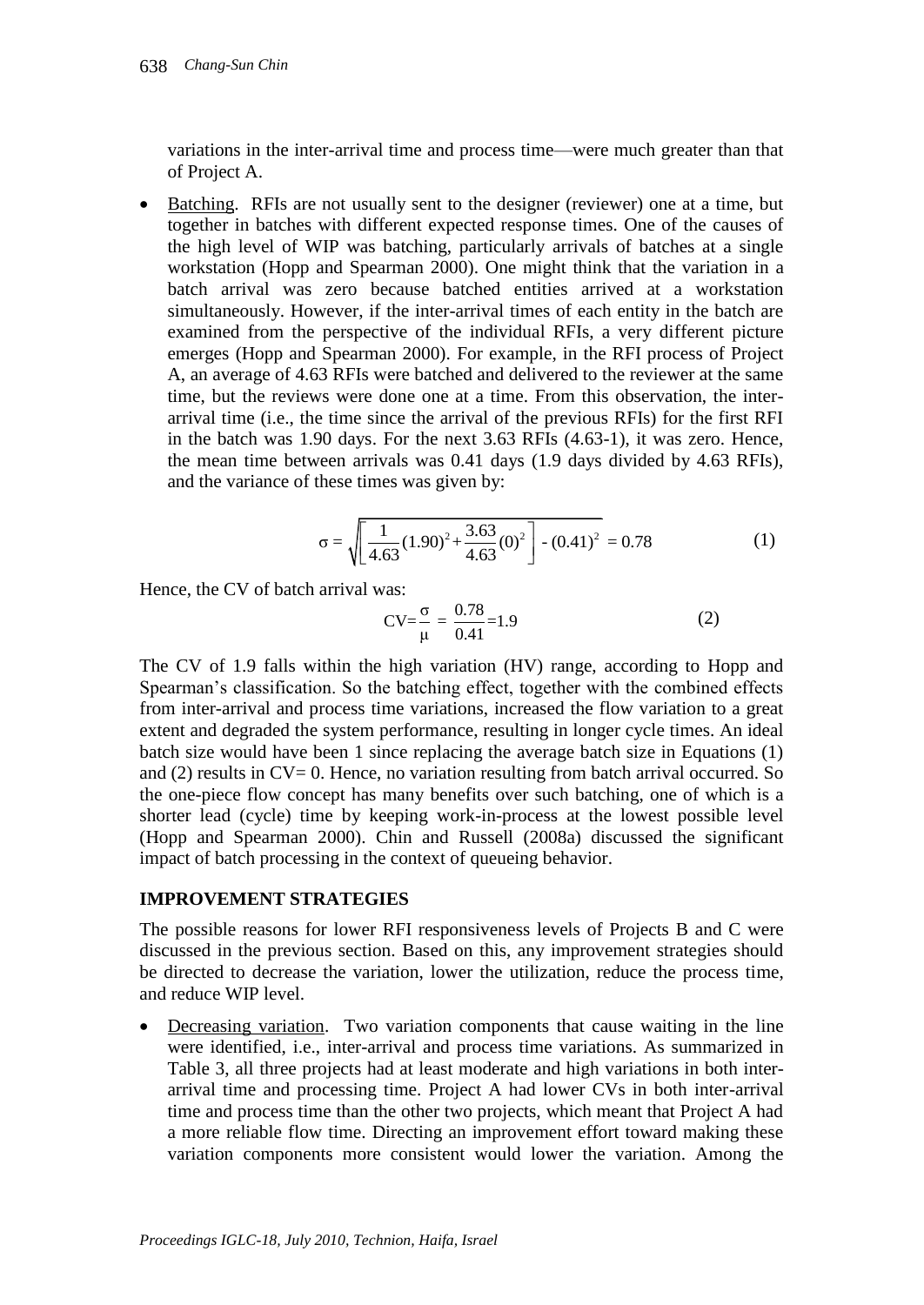many techniques dealing with variation, a load leveling technique can be used to alter the distribution of arrival times, and standard setup alters the distribution of execution times (Muir 2006).

- Lowering utilization. Utilization is the fraction of time a workstation is not idle for lack of parts. In theory, as utilization reaches 100%, queuing delay would approach infinity. Utilization is computed as: Utilization  $(\rho)$  = Entity Rate into workstation / Capacity of workstations (Hopp and Spearman 2000). Entity rate into workstation is equivalent to the entity inter-arrival rate, and capacity of a system is the maximum average rate at which entities can flow through the system. Therefore, there are two options for lowering utilization, 1) reducing entity rate-in or 2) increasing the capacity of workstations. One way to reduce entity rate-in is to reduce the number of entities arriving at a workstation by reducing the number of RFIs by means of Kanban (pull), Heijunka and One-piece flow of the Toyota Production System (Hopp and Spearman 2000; Muir 2006). One way to increase the capacity of a work station is to assign more reviewers, train reviewers to improve their skills, and increase reviewer's available time.
- Reducing process time. Process time can be reduced by either direct or indirect methods. The direct method increases capacity by increasing the number of servers or workstations, such as by assigning more engineers to the RFI review process. The indirect methods include standardization, automation, training workers, and minimizing or eliminating waste.
- Reducing WIP. The bulk of WIP in most production systems is in the queue because of variability and high utilization from waiting for batching or matching. Hence, a WIP reduction program should be directed at lowering utilization, reducing variability, reducing batching, and improving synchronization (Hopp and Spearman 2000).

Unlike Projects B and C, Project A had a higher WIP level. Therefore, the Project A management team should focus on WIP reduction for further improvement. Recalling Little's Law, WIP=CT x TH, if they could reduce the WIP level by one-half, they would have a two times faster RFI processing system without a change of TH (Little 1961).

# **CONCLUSION**

Throughout the research, it was observed that web-based systems on GMP, CM at Risk projects did not improve RFI responsiveness over paper-based systems on Lump Sum, Design-Build projects. The research investigated the RFI responsiveness solely from the production perspective without consideration of such other perspectives as delivery system, contractual relationships, owner, etc. These might affect the RFI responsiveness because they can establish incentives where project participants have to be responsive to others, possibly resulting in a greater influence on RFI responsiveness than the use of a web-based system. However, the research provided some facts that disproved the hypothesis—a web-based information processing system may increase RFI responsiveness by design teams. In order to more accurately or soundly prove or disprove this hypothesis, the future research should conduct a case study with projects that are nearly identical in scope, project delivery, contract